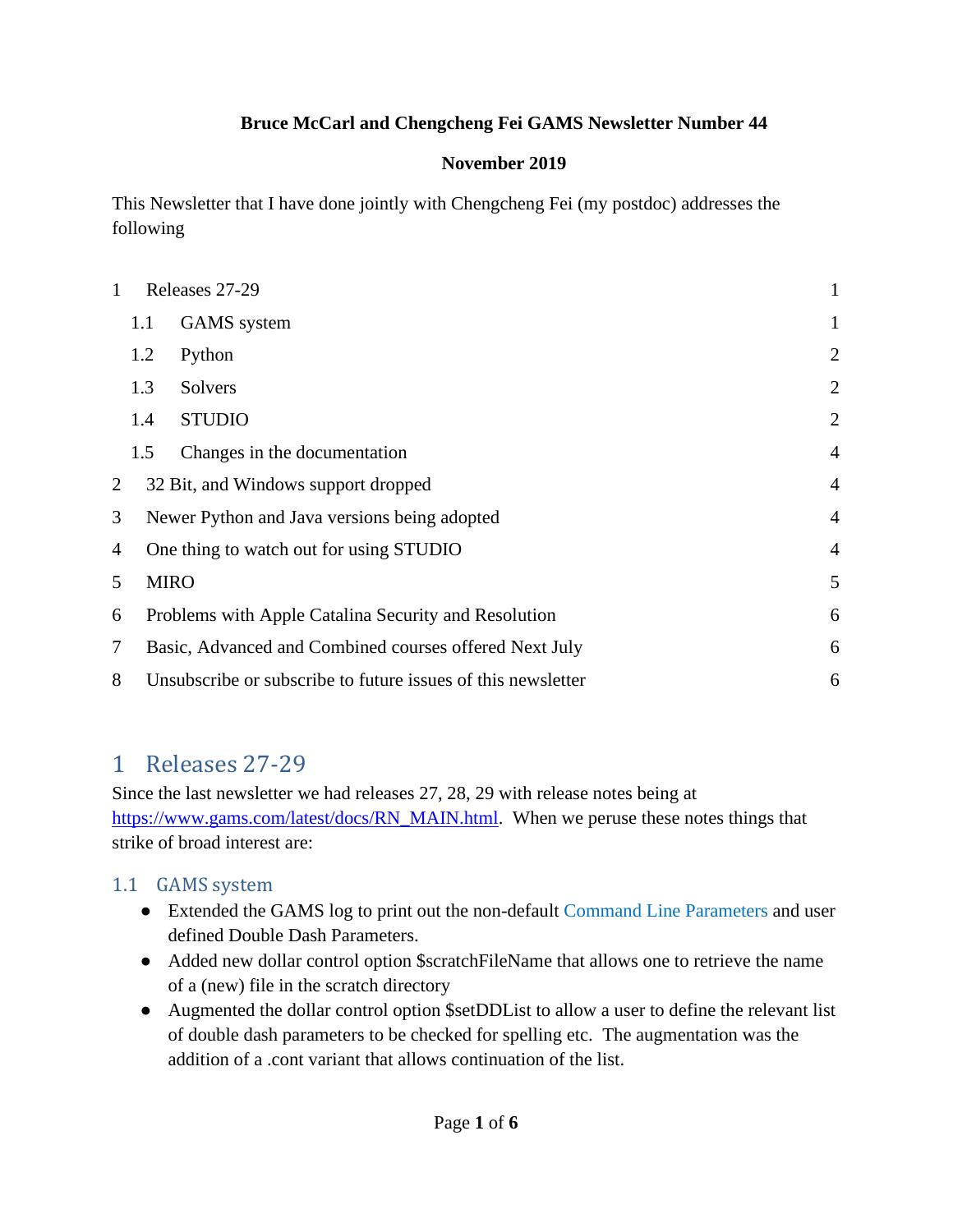- $\bullet$  Made profile and profiletol operations more consistent. In the past, the Profile Summary was always written, when the profiling was activated from the command line, but was sometimes omitted when set as an option. Now, when profile is activated the summary gets always written regardless of where the profiling was activated.
- Worked on speed issues with large data sets in the system, GDX, and Python.
- Altered command \$onMultiR so it also allows the redefinition of macros.
- Added new ways to execute external programs which implicitly check the errorLevel returned and raise a compilation or execution error if it is not zero, namely \$call.checkErrorLevel, \$hiddencall.checkErrorLevel, execute.checkErrorLevel, put\_utility exec.checkErrorLevel and put\_utility shell.checkErrorLevel. This behavior can also be triggered by setting \$onCheckErrorlevel and the command line parameter checkErrorLevel, respectively.
- Allow to declare a parameter as a table without entering data. This is associated with MIRO.
- Removed limit of 10,000 columns in table declaration.

#### <span id="page-1-0"></span>1.2 Python

- Added support for Python 3.7 on Windows 64-bit, Linux, and Mac OS X. Will drop Python 3.4 in the next major release and support 2.7 in January 1, 2020. GAMS plans to drop 2.7 in a future release.
- Allow Implicit Set Definition (or: Domain Defining Symbol Declarations) now for symbols loaded from embedded code as well.
- Changed the Python interpreter so it stays "alive" during a GAMS run. This allows to access Python symbols defined in one embedded code block in a following block.

#### <span id="page-1-1"></span>1.3 Solvers

- Put in new libraries for many solvers. Some solvers with apparently the largest changes are BARON, CBC, CPLEX, DICOPT, MOSEK
- Fixed some GAMSCHK issues
	- o Postopt previously omitted the report for the column occurring last in the listing file and included its entries in the report for the preceding column.
	- o Fixed crash that occurred in some cases.
	- o Reverted a problem causing fix in GAMS 27.1 that messes up the output and implemented a more moderate fix.

#### <span id="page-1-2"></span>1.4 STUDIO

STUDIO had a large number of changes including

● Renamed what had been called the Option Editor to the Parameter Editor to distinguish it. In particular, it does not work on solver options or option statements within GAMS. This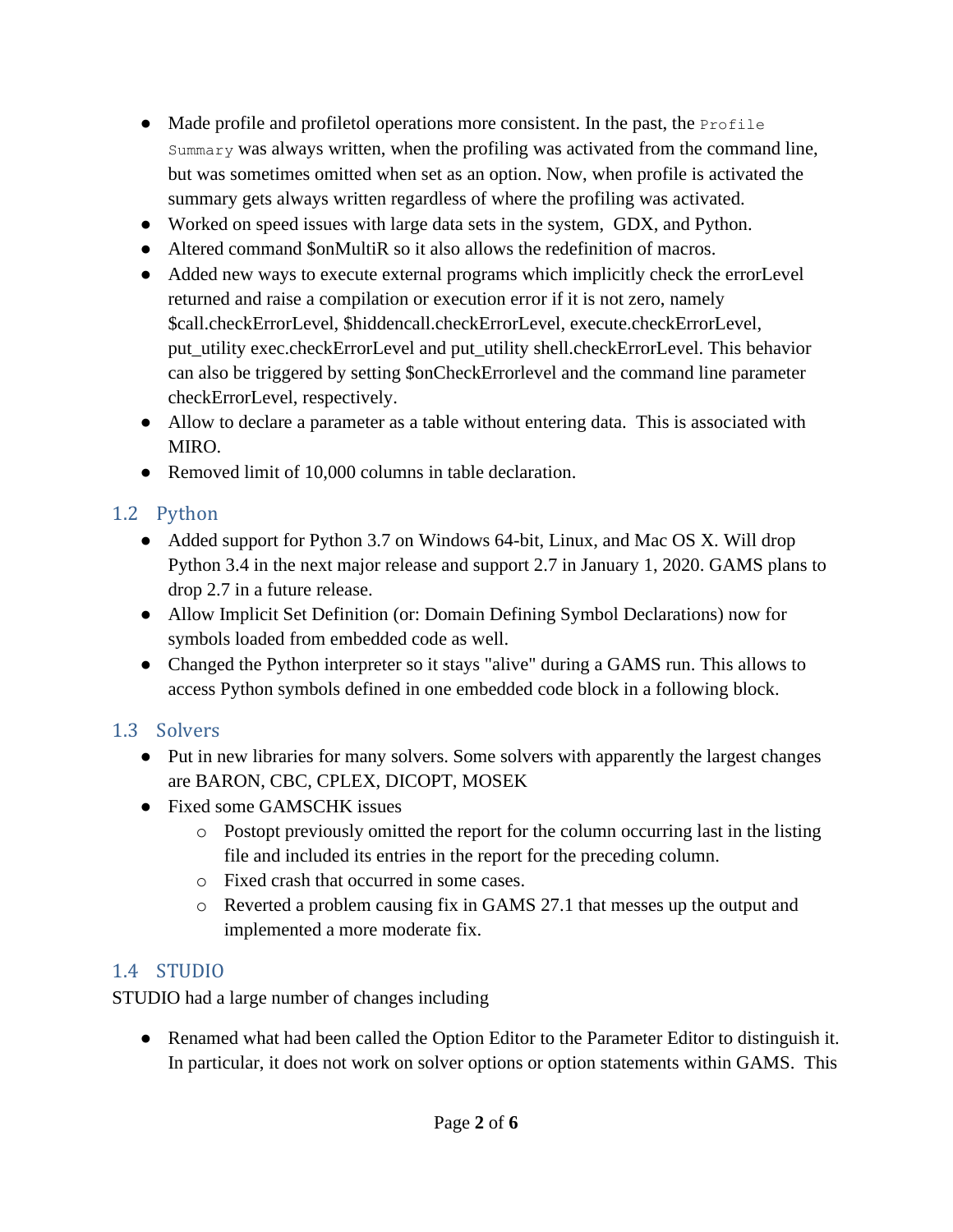is really a command line parameter editor. Also defined a **[toolbar](https://www.gams.com/latest/docs/T_STUDIO.html#STUDIO_TOOLBAR)** for this then made it open using  $\triangledown$  or Ctrl+Alt+L.

- Syntax highlighting has been improved.
- Added **[bookmark](https://www.gams.com/latest/docs/T_STUDIO.html#STUDIO_SHORTCUTS_TEXTEDITNAV)** support. One inserts a bookmark or removes one using Ctrl+M. Then given the bookmarks have been defined one moves forward to the next one using  $Ctr1+$ . and backward using  $Ctr1+$ , The bookmark capabilities are relatively primitive. They are not assigned names and only remain defined while the file is open in STUDIO and are lost when STUDIO is closed.
- Added some new cursor movement keyboard shortcuts. They are listed on the page [https://www.gams.com/latest/docs/T\\_STUDIO.html#STUDIO\\_CODE\\_EDITOR.](https://www.gams.com/latest/docs/T_STUDIO.html#STUDIO_CODE_EDITOR)
- Added a Drag and Drop feature to the GDX Table View.
- Added buttons to the right hand side of the toolbar to show/hide Project Explorer, Output-, and Help widget  $\Box$
- Added ability for search and replace to do replacements in multiple files at one time. I also note that you get to the replace only through Ctrl+F or the Edit menu **search** choice which is really both search and replace. It might be good to add the word replace or add keyboard shortcuts like Ctrl+H or Ctrl+R as in other software.
- Changed the Find Next/Previous so it will jump to the next file if you are working with multiple files and there are matches
- Added a GAMS Solver Option Editor that allows you to view and edit a solver-specific option file. It appears there are two ways to access it. First, if you go into the explorer and right click on the group name then one of the choices is "add new solver option file" where you can choose the solver name and have the editor activate. Second, if you edit a file named solvername.opt (for example bdmlp.opt) the editor appears with all the choices relevant to the named solver. It also worked for the variants for the option file extension like conopt.op9, .o99 and .999.
- Added a menu entry under the GAMS tab which lets you Delete scratch directories. It will also be triggered if GAMS returns a "too many scratch directories" message.
- Added file associations and icons for .gms and .gdx files on Mac OS X.
- Fixed some issues with ability to define and include a glb file defining a User Library. The glb file approach is discussed in an earlier newsletter <https://www.gams.com/mccarl/newsletter/news2.htm>
- Added a "What's new" menu entry to show latest changes in STUDIO.
- Added features to allow users to adjust the numerical precision in the GDX Viewer.
- Added dialog to create/update license file (pops up when a license is in the user's clipboard and "About GAMS" is opened).
- Added auto-resizing of columns when opening the Reference File Viewer.
- Renamed "Output View" to "Process Log".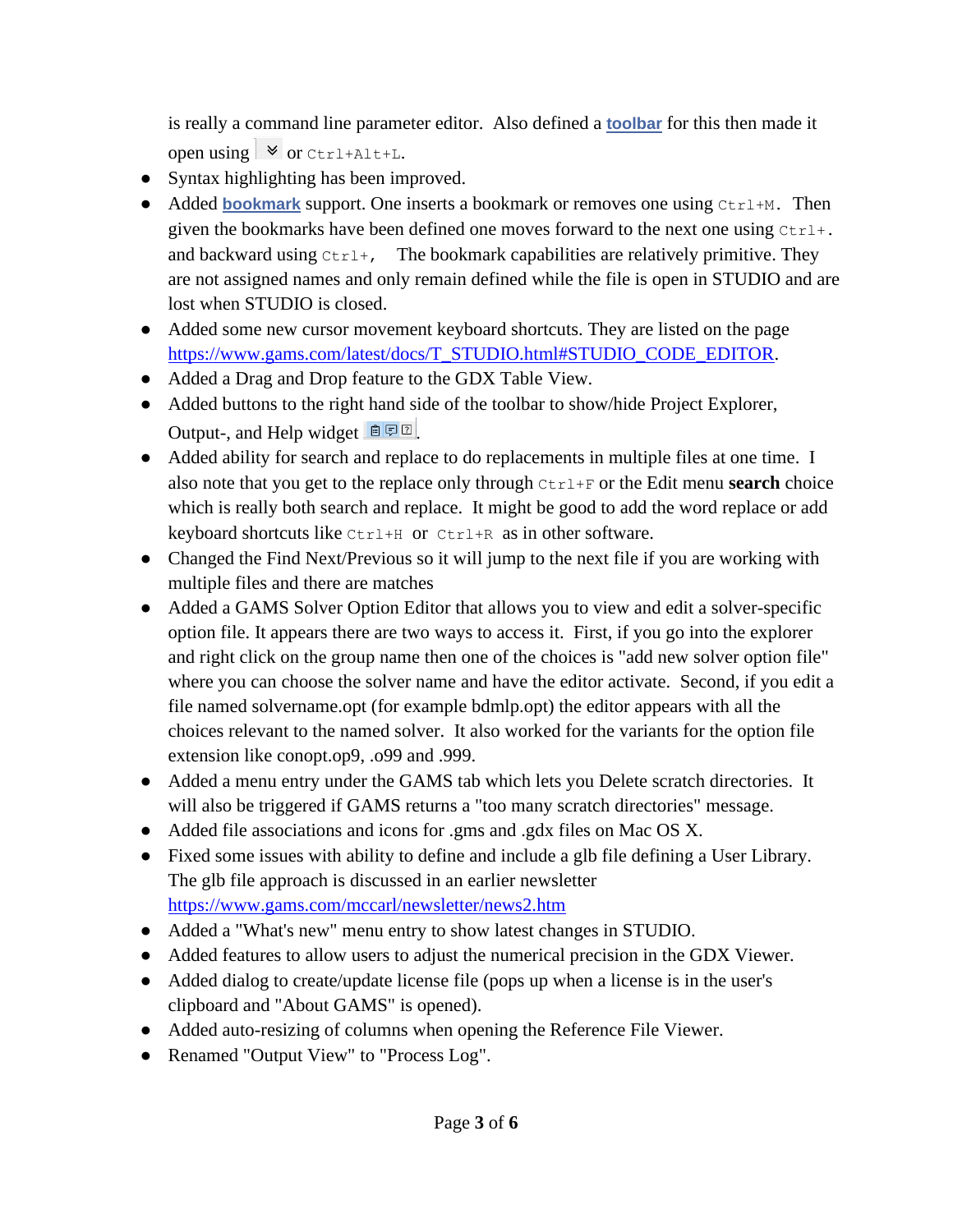- Added a tutorial that I wrote about the usage of GAMS STUDIO which is at [https://www.gams.com/latest/docs/UG\\_STUDIO\\_tutorial.html.](https://www.gams.com/latest/docs/UG_studio_tutorial.html)
- <span id="page-3-0"></span>1.5 Changes in the documentation
	- Improved ranking of results in offline search.
	- Included results in the search for items in the index.
	- Added acknowledgement to previous documentation like the McCarl guide.
	- Added documentation for the put utility keyword assignText that allows one to assign explanatory text to a singleton set.

## <span id="page-3-1"></span>2 32 Bit, and Windows support dropped

GAMS plans to drop support for 32-bit MS Windows with the next major release. Some components, e.g., GAMS IDE and gdxxrw, will remain 32-bit executables in the 64-bit MS Windows GAMS distribution.

They also plan to drop support for MS Windows 7 with the next major release.

### <span id="page-3-2"></span>3 Newer Python and Java versions being adopted

- GAMS will drop for Python 3.4 in the next major release plus
- The Python development group will drop support for Python 2.7 as of January 1, 2020. GAMS will drop it in a future release but is interested in user feedback.
- Support for Python 3.7 has been added.
- Increased the minimum version requirement within the Java Runtime Environment to Java SE 8.

# <span id="page-3-3"></span>4 One thing to watch out for using STUDIO

Unlike a lot of other programs, STUDIO does not necessarily execute the file you have been working on rather executing what it calls the "main" file. In particular, if you activate the explorer view then the main file is the one marked with a green triangle as below. If the triangle is not marking the file to be run you need to right click on that file and then choose Set as main file. In turn the triangle will move.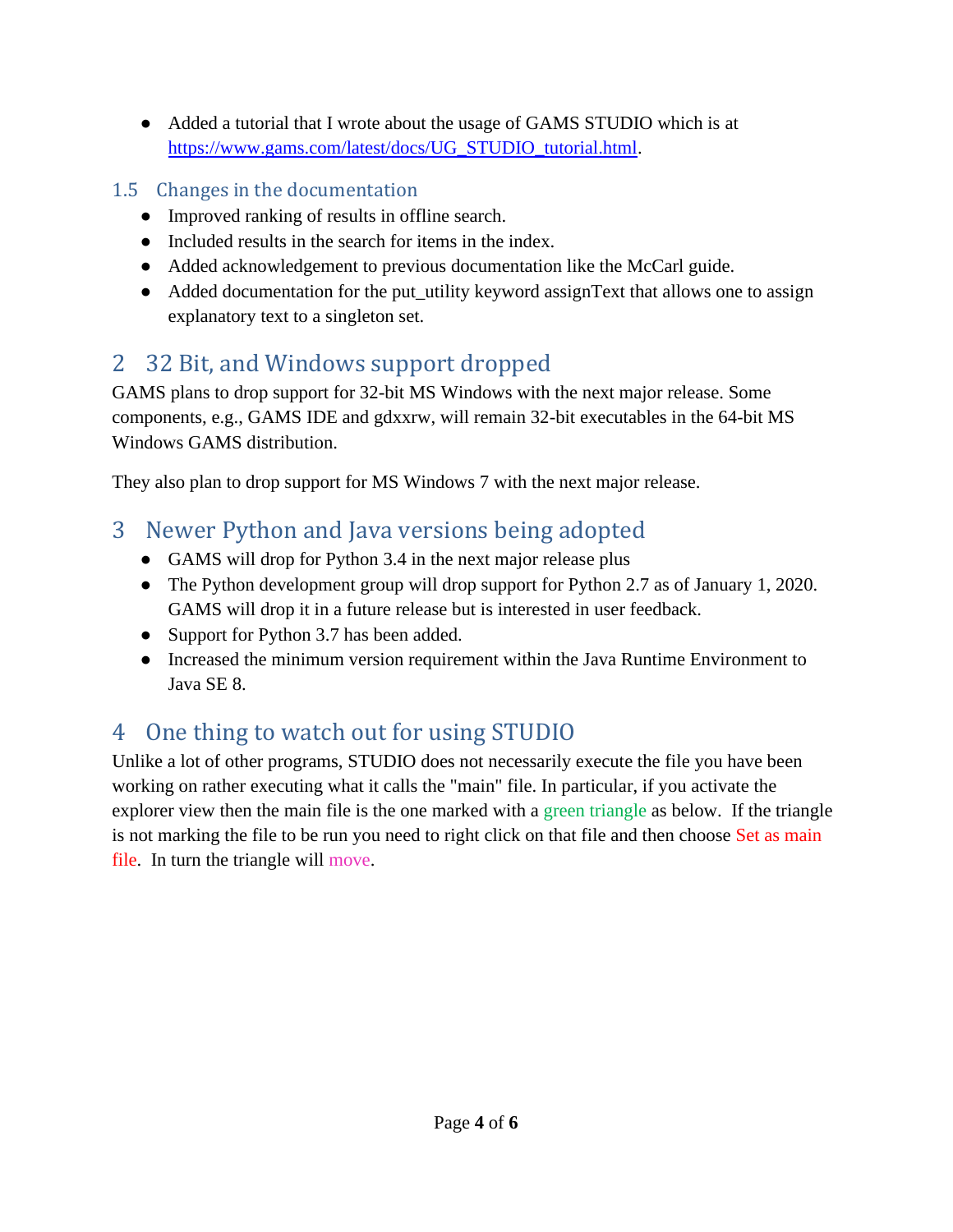| Project Explorer<br>Ð<br>$\times$ |                 | comments         | Project Explorer<br>日 ×           |  |
|-----------------------------------|-----------------|------------------|-----------------------------------|--|
| trnsport                          | <b>trnsport</b> |                  | trnsport                          |  |
| miro.gms<br>М                     |                 | Open location    | miro.gms<br>m                     |  |
| transpx1.gms                      | trnsport.       |                  | transpx1.gms<br>М                 |  |
| transpx2.gms                      |                 | Set as main file | transpx2.gms<br>∼                 |  |
| transpx3.gms                      |                 |                  | transpx3.gms<br>m                 |  |
| $\bullet$ transpx4.gms            |                 |                  | transpx4.qms<br>m                 |  |
| transpx5.gms                      |                 | Select all       | transpx5.gms<br>m                 |  |
| R transna auf adu                 |                 |                  | transpoex6.gdx<br>目               |  |
| transpx6.gms                      |                 | Collapse all     | transpx6.gms<br>М                 |  |
| e<br>transpoex7.gdx               |                 | Expand all       |                                   |  |
| transpx7.gms                      |                 |                  | transpoex7.gdx                    |  |
| ∉ן<br>transpoex7.lst              |                 |                  | transpx7.gms<br>$trancena_2V7let$ |  |
| trnsport.gms                      |                 |                  |                                   |  |
| lΞ<br>trnsport.lst                |                 | Close file       | trnsport.gms                      |  |
|                                   |                 |                  | $\equiv$ trnsport.lst             |  |

# <span id="page-4-0"></span>5 MIRO

GAMS will soon come out with a web and graphical interface for improving model results presentation and ability or users to interact with a model over the web. The software is now out in Beta and GAMS hopes to get it out in official release form early in 2020. MIRO (Model Interface with Rapid Orchestration) is designed to provide a means for integrating a GAMS model into an interactive web application with minimal to no programming. Chengcheng and I spent a lot of time on this and have a draft document on the Beta that we anticipate updating as soon as we see a version of the release.

Here we provide a list of capabilities so readers can decide whether to invest themselves. MIRO is designed to provide.

- Simple visualization of GAMS model input with tables and widgets, such as sliders, dropdown menus, and checkboxes. Also visualization on results with charts / graphics such as tables, charts, maps, pivot tables, Gantt charts etc.
- Easy comparison of multiple scenarios and sensitivity analysis.
- Simple data import and export to/from external sources.
- Need for a few commands to forge the linkage to MIRO.
- Use through either an interface built into GAMS STUDIO or in a standalone setting.
- Use of a wide variety of packages in the R programming language.
- Memorized configurations so once an application is set up it can be reused.
- Automated processes that import results from GAMS and store them in a database then access for comparison.
- More advanced graphics to be used through an API are available but that requires some R programming.
- A forthcoming server version that allows managing multiple models with user access management and load balancing.

Our draft document shows how to use the Beta form of MIRO, and what it can do. It also evaluates some features pointing out possible improvements and places usage is currently